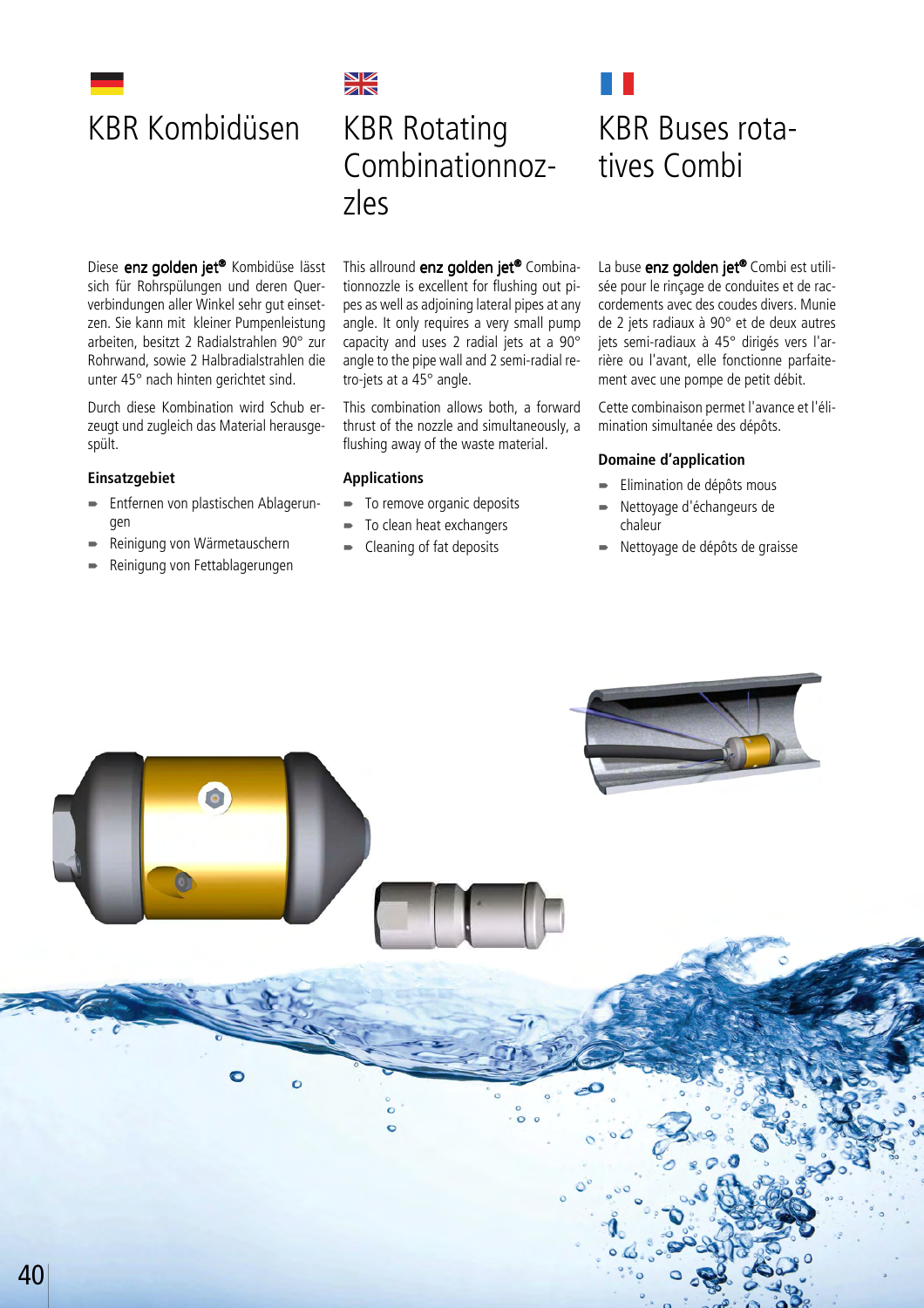|                                                       | 04.011A                                                    | 04.011B        | 04.012         | 04.016Axx              | 04.016Bxx |
|-------------------------------------------------------|------------------------------------------------------------|----------------|----------------|------------------------|-----------|
| F                                                     | M7                                                         | M8             | 1/8            | 1/8                    | 1/4       |
|                                                       | $12 - 30$                                                  |                | $13 - 30$      | $18 - 60$              |           |
| $\begin{matrix} \oslash \\ \oslash \end{matrix}$      | $10$                                                       |                |                | 10                     |           |
| $\mathbb{R}^{\!\!\times\!}$                           | $90^{\circ}/ 2 \times 0.85$<br>$45^{\circ}/ 2 \times 0.90$ |                |                | $4 \times 0.40 - 1.10$ |           |
| Đ                                                     |                                                            |                |                |                        |           |
| $\implies$                                            | $\star$                                                    |                |                | $\star$                |           |
| ØxL                                                   | $11 \times 31$                                             | $11 \times 31$ | $12 \times 31$ | $16 \times 30$         |           |
| å                                                     | 0.016                                                      |                |                | 0.027                  |           |
| $\underbrace{\mathop{\textstyle \prod}_{\text{max}}}$ | 350                                                        |                |                |                        |           |
| $\sigma^2$                                            |                                                            |                |                |                        |           |

## **KBR Kombidüsen M7, M8, 1/8" - 3/4" | KBR Rotating Combinationnozzles | KBR Buses rotatives**







|                    | 04.028A        | 04.028B | 04.028AS       | 04.040A        | 04.040B |
|--------------------|----------------|---------|----------------|----------------|---------|
| F                  | 1/4            | 3/8     | 1/4            | 1/2            | 3/4     |
| $\bigotimes$       | $30 - 100$     |         | $30 - 100$     | 70 - 150       |         |
| $\rightsquigarrow$ | 10             |         | 10             | 20             |         |
| 唾                  | $4 \times M4$  |         | $4 \times M4$  | $4 \times M6$  |         |
| Đ                  |                |         | $3 \times M4$  |                |         |
| $\Rightarrow$      | $\star$        |         | $\star$        | $\star$        |         |
| ØxL                | $28 \times 56$ |         | $28 \times 56$ | $40 \times 80$ |         |
| Ä                  | 0.200          |         | 0.200          | 0.540          |         |
| $\frac{111}{max}$  | 350            |         |                |                | 250     |
| t.                 |                |         |                |                |         |

| ■          | Anschlussgewinde ["]<br>Connecting thread ["]<br>Raccord fileté ["]          | $\rightarrow$ | Schubstrahl<br>Thrust jet<br>Jet de poussée    | ✿  | Recycling<br>Recycling<br>Recyclage                   | ш<br>max | Maximaldruck [bar]<br>Maximum pressure [bar]<br>Pression maximale [bar] |
|------------|------------------------------------------------------------------------------|---------------|------------------------------------------------|----|-------------------------------------------------------|----------|-------------------------------------------------------------------------|
| $\oslash$  | Anwendungsbereich [mm]<br>Application range [mm]<br>Champ d'application [mm] | ,—)⊱          | Frontstrahl<br>Front jet<br>Jet frontal        | ឃុ | Rotationsdüsen<br>Rotating nozzles<br>Buses rotatives |          | Option<br>Option<br>Option                                              |
| $\bigcirc$ | min. I/min bei 100 bar<br>min. I/min at 100 bar<br>min. I/min à 100 bar      | ØxL           | Masse [mm]<br>Measures [mm]<br>Dimensions [mm] |    | Gewicht [kg]<br>Weight [kg]<br>Poids [kg]             |          |                                                                         |